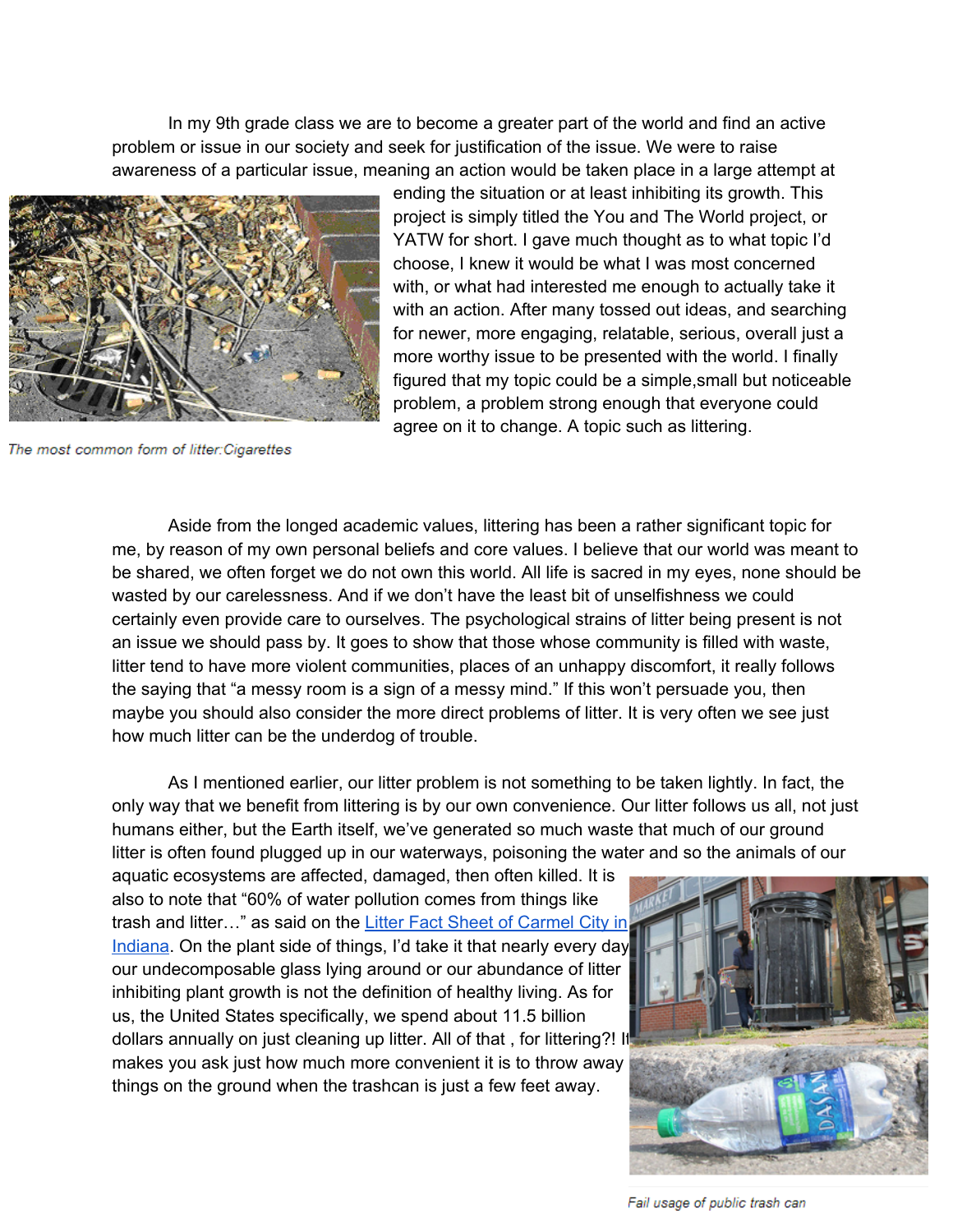But you may say:

By littering, you are creating jobs

-The bin was full

There are much worst things in the world or that

One person can not make a difference

but the truth could tell that all of those are just excuses. They are hardly even supported with reason nor fact. Many , or at least the 75% of us whom admit to it forget litter is a crime, illegal in all 50 states. There are indeed bigger problems in the world, so why add to them? We already have enough to deal with, the jobs it creates at the taxpayer's expense is very few and will definitely don't outweigh the effects of littering. The bin being full is a horrible excuse, if the bin is full you can find another, there are often many local trashcans in most cities, or take it to your own home. And finally, what is a lot of people but many individuals. If one person can not make a difference, my blog post would not be worth the effort to put up. The reasons the public try to throw on littering is not justifiable. (For a complete list of reasons people say they litter click [here.](http://www.google.com/url?q=http%3A%2F%2Fwww.falkirk.gov.uk%2Fservices%2Fcorporate_neighbourhood%2Festates_management%2Flitterzone%2Flitter_strategy%2Flitter_facts%2Fwhy_do_people_litter.aspx&sa=D&sntz=1&usg=AFQjCNHIF5QQvNPKu6h0plvNMVZnBO9MTA))

It's very simple too, keeping us litter free, and I'm sure the folks of Keeping America Beautiful(KAB) can agree with me too saying:



## **" What can I do to stop litter?**

So glad you asked! Here are a few ideas:

יי<br>.First, don't litter

**Animated Litter Bug** 

while listing a few steps of stopping littering. Cutting off more littering is although, is just one step to "Keeping America Beautiful" , the awareness also will need to be raised of the topic, spreading through the world and reaching every person, and one way of doing that is by imitating a variety of blog posting like mine. Then perhaps, with the start of this blog, we can hope to end littering all together. Until then however, I am going to keep my work going , digging deeper into this topic, for the next post I am hoping to address how much it would actually require to encourage people to get out with me, to work and clean up the cities, and more importantly, why aren't they going